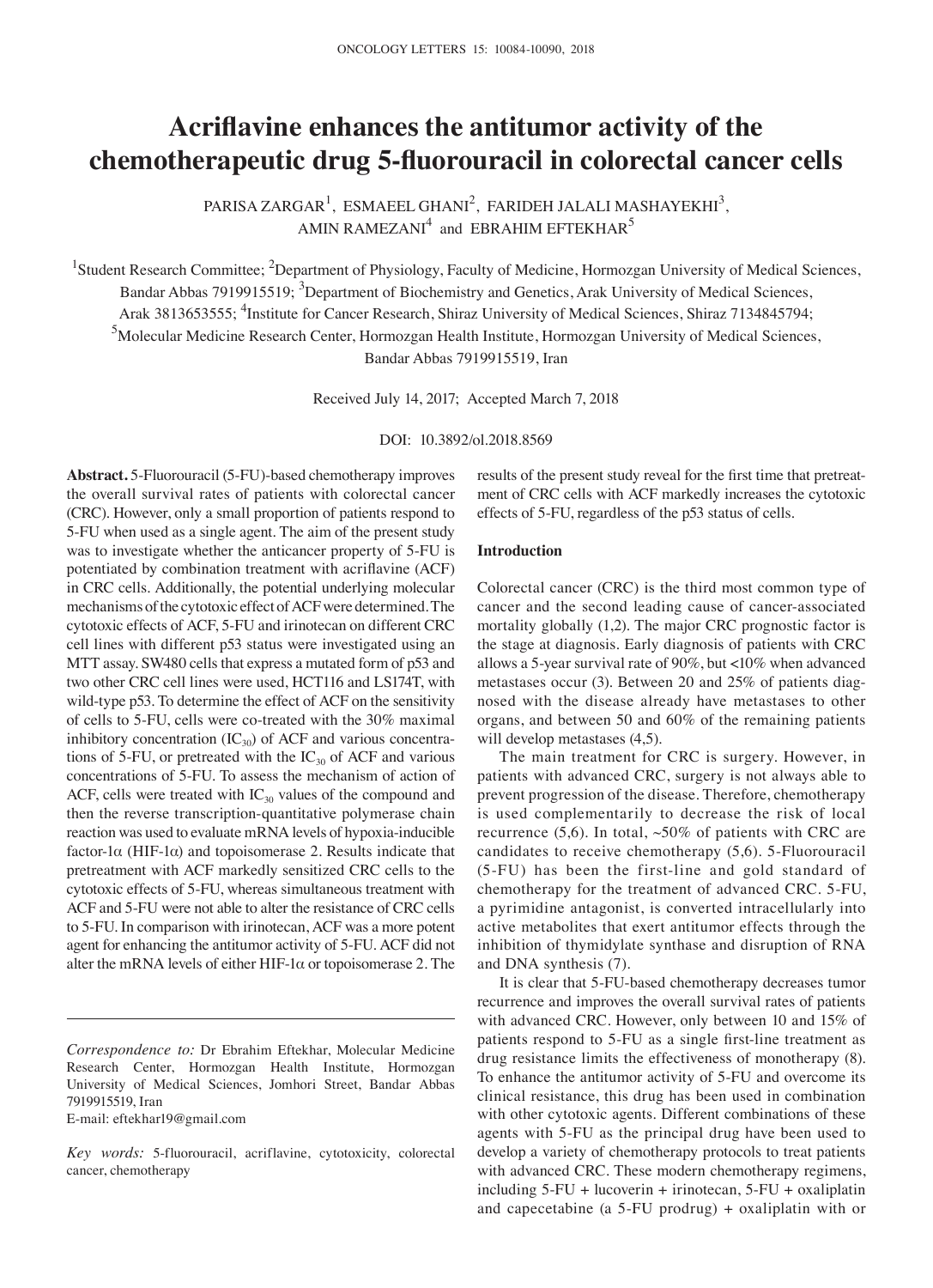without monoclonal antibodies, have improved the response rate and outcome in patients with advanced CRC (6,9-11). Despite these substantial advances, the long-term survival of patients with metastatic CRC has not been achieved (6). Therefore, the design of novel chemotherapy protocols using more active drugs with fewer side effects is urgently required.

Acriflavine (ACF), a naturally occurring compound, is a mixture of 3,6-diamino-10-methylacridinium chloride (trypaflavin) and 3,6-diaminoacridine (proflavine) and has a history of clinical use (12). ACF is a US Food and Drug Administration‑approved drug that has been administered topically or systemically for the treatment of microbial infections (12). The median lethal dose ( $LD_{50}$ ) of ACF in humans is unclear, but the  $LD_{50}$  of ACF in mice is 30 mg/kg (13). It has been demonstrated that ACF exhibits antitumor activity in several types of cancer, including breast cancer, osteosarcoma and hepatocellular carcinoma (14-16). It has also been demonstrated previously that ACF limits tumor growth and progression in mouse models of colorectal cancer through inhibition of hypoxia-inducible factor (HIF) (17). Importantly, long-term administration of ACF to patients as an antiviral agent has not revealed any major side effects (18).

Several molecular mechanisms have been proposed for the anticancer property of ACF. Studies by Shay *et al* (17) and Hassan *et al* (19) proposed that cytotoxic property of ACF in CRC cells may be associated with inhibition of topoisomerase 2 and HIF-1 $\alpha$  activity. However, the exact molecular mechanism of action of ACF against CRC remains to be determined (19). To the best of our knowledge, it has not been investigated previously whether ACF is able to act through the alteration of mRNA expression of these two important proteins in CRC cells.

The aim of the present study was to investigate whether it was possible to potentiate the anticancer property of 5-FU when combined with ACF in CRC cells. If this combination protocol significantly enhanced the efficacy of 5-FU based chemotherapy, it may be a basis for the development of other preclinical and clinical studies to design new chemotherapy regimens using ACF for those patients with advanced CRC who are 5‑FU‑resistant. In addition, the effect of ACF on the mRNA expression level of topoisomerase 2 and HIF-1α was evaluated as a potential molecular mechanism underlying the cytotoxic effect of this drug on CRC cells.

# **Materials and methods**

*Chemicals and reagents.* ACF, 5‑FU, irinotecan and MTT were purchased from Sigma; Merck KGaA (Darmstadt, Germany). Dimethylsulfoxide (DMSO) was from Merck KGaA. Other reagents used for cell culture were obtained from Gibco; Thermo Fisher Scientific, Inc. (Waltham, MA, USA). Reagents were prepared and stored according to the manufacturers' protocol.

*Cell lines and cell culture.* The human colon cancer cell lines SW480, HCT116 and LS174T were obtained from the National Cell Bank of Iran (Pasteur Institute, Tehran, Iran). Cells were cultured in either RPMI-1640 medium (SW480) or Dulbecco's modified Eagle's medium (DMEM; HCT116 and LS174T) supplemented with 10% fetal bovine serum, 100 U/ml penicillin and 100  $\mu$ g/ml streptomycin at 37°C in a humidified atmosphere containing  $5\%$  CO<sub>2</sub>.

*Drug cytotoxicity assay.* An MTT assay was used to determine the cytotoxic effect of ACF, 5‑FU and irinotecan, a standard chemotherapy drug routinely used with 5-FU, on CRC cell lines, as described previously (20). The optimum number of cells/well for 72 h of incubation was first determined. CRC cells were seeded in 96-well plates at density of  $8x10<sup>3</sup>$  cells/well in 100  $\mu$ l DMEM or RPMI medium. At 1 day after seeding, ACF (0.07-5  $\mu$ M), 5-FU (0.125-128  $\mu$ M) and irinotecan (2.5-80  $\mu$ M) were added at the specified concentration and incubated at 37˚C for 24, 48 or 72 h. The medium of untreated control cells was replenished with medium without drugs. Following drug treatment,  $20 \mu$ l MTT reagent was added to each well at a final concentration of 0.5 mg/ml and incubated for 4 h at 37˚C in a humidified atmosphere containing  $5\%$  CO<sub>2</sub>. The medium was then aspirated and crystals were dissolved in 150  $\mu$ l DMSO/well. The optical density at 570 nm  $(OD<sub>570</sub>)$  was determined using a microtiter plate reader. After 72 h, the confluency of untreated control was between 80 and 90%. Cell viability was calculated using the following formula: Cell viability= $OD_{570}$  $(sample)/OD_{570}$  (control) x100.

*Determination of half-maximal inhibitory concentration (IC<sub>50</sub>) and 30% maximal inhibitory concentration (IC<sub>30</sub>).* The IC<sub>50</sub> and  $IC_{30}$  values associated with the cytotoxic effects of the drugs were calculated using GraphPad Prism software (version 5.00; GraphPad Software, San Diego, CA, USA) using non‑linear regression model and dose-response equations.

*Drug co-treatment protocol.* The stock solutions of ACF and 5-FU were prepared and diluted in cell culture medium. Cells were treated with different concentrations of 5-FU (0.5, 1, 2, 4, 8, 16, 32 and 64 µM) or ACF (0.07, 015, 0.31, 0.62, 1.25, 2.5 and 5  $\mu$ M) for 72 h. The IC<sub>50</sub> values for the cytotoxic effects of either 5‑FU or ACF were subsequently calculated. To evaluate the effect of ACF on the sensitivity of cells to 5‑FU, cells were simultaneously treated with a low cytotoxic concentration  $(IC_{30})$ of ACF and different concentrations of 5‑FU for 72 h. The cell viability and the  $IC_{50}$  value of 5-FU in the co-treatment protocol was compared with the  $IC_{50}$  value of 5-FU when used for 72 h as a single drug.

*Drug pretreatment protocol.* CRC cells were treated with different concentrations of ACF (0.15, 0.31, 0.62, 1.25, 2.5 and  $5 \mu$ M) or 5-FU (0.125, 0.25, 0.5, 1, 2, 4, 8, 16, 32, 64 and 128  $\mu$ M) for 24 and 48 h, respectively.  $IC_{50}$  values for the cytotoxic effects of 5-FU and  $IC_{30}$  values of ACF were calculated. To evaluate the effect of ACF on the sensitivity of cells to 5‑FU, cells were pretreated with the  $IC_{30}$  of ACF for 24 h, then the medium was aspirated and replenished with a medium containing 5-FU (at concentrations between 0.125 and 128  $\mu$ M) for another 48 h. In the same protocol, the effect of irinotecan  $(IC_{30}$  concentration table III), a standard chemotherapy drug, on the sensitivity of CRC cells to 5-FU was also assessed and compared with the results of the ACF pretreatment experiment. The overall time for drug treatment in each protocol was 72 h.

*RNA extraction and reverse transcription‑quantitative polymerase chain reaction (RT‑qPCR) analysis.* CRC cells (250,000 cells/well) were cultured in 6-well plates and treated with the  $IC_{30}$  of ACF for 24 h. Following treatment, total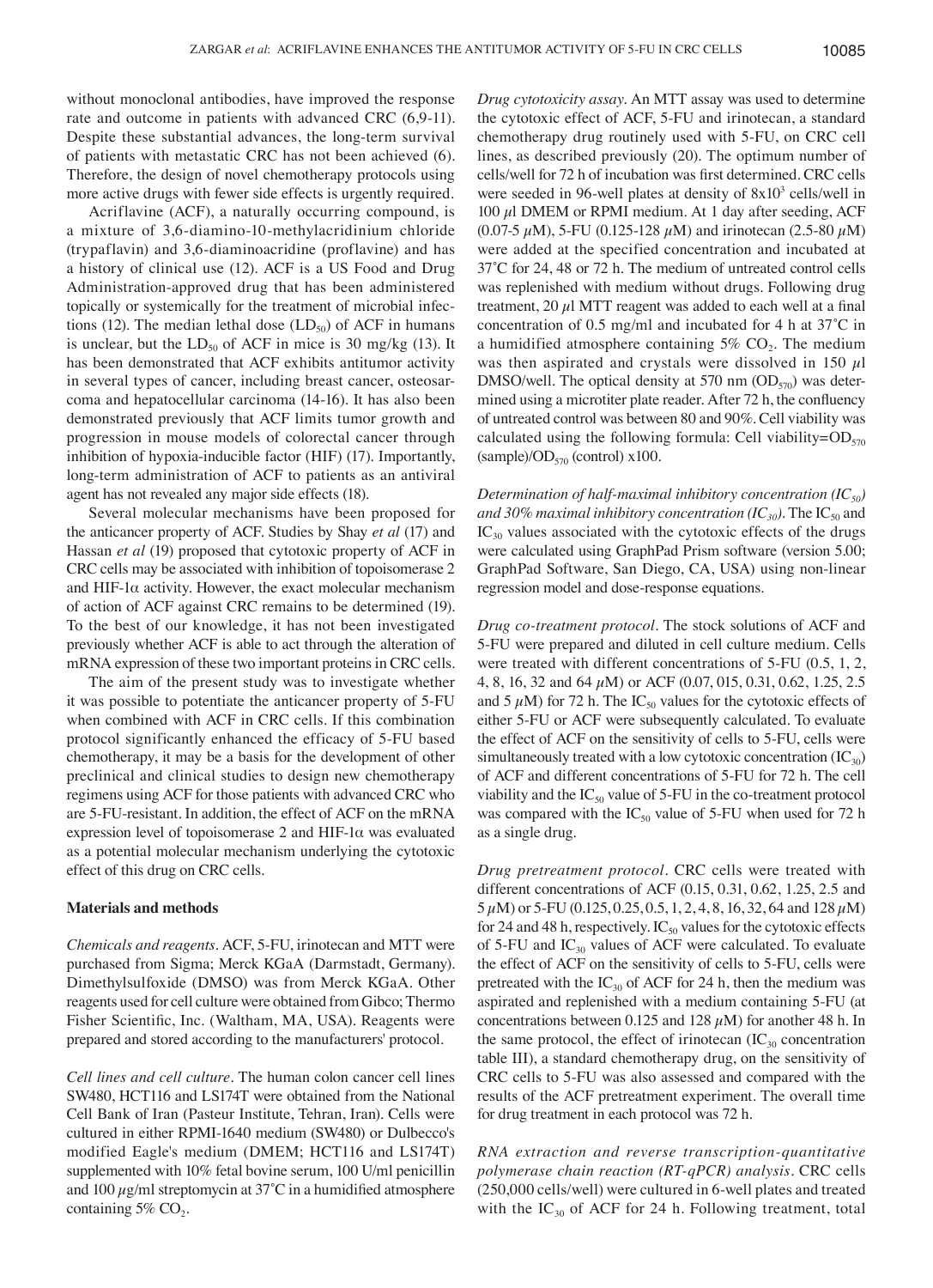| Forward primer              | Reverse primer            |
|-----------------------------|---------------------------|
| 5'-GCCTTTGCCGATCCGC-3'      | 5'-GCCGTAGCCGTTGTCG-3'    |
| 5'-AGGAAATGAGAGAAATGCTTA-3' | 5'-GGTTGGTTACTGTTGGTAT-3  |
| 5'-ATGTATCACCTTTCAGCCT-3'   | 5'-TTCATCCAACTTGTCCTTC-3' |
|                             |                           |

Table Ι. Primer sequences used for quantitative polymerase chain reaction analysis.

HIF-1α, hypoxia-inducible factor-1α.

RNA was extracted using an miRNeasy Mini kit (Qiagen, Inc., Valencia, CA, USA), according to the manufacturer's protocol. The quality and quantity of RNA were determined using agarose gel electrophoresis and a NanoDrop 1000 instrument (NanoDrop Technologies; Thermo Fisher Scientific, Inc., Wilmington, DE, USA), respectively. A 1  $\mu$ g amount of total RNA was used for cDNA synthesis using a PrimeScript™ First‑Strand cDNA Synthesis kit (Takara Bio, Inc., Otsu, Japan). qPCR assays for the quantitative determination of HIF-1α, topoisomerase 2 and β-actin (internal control) were performed in duplicate using a Corbett RotorGene RG‑6000 instrument (Qiagen, Inc.). Primer sequences are presented in Table I. Amplifications were performed in 25  $\mu$ l mixtures containing 2  $\mu$ l cDNA, 1  $\mu$ l  $10 \mu$ M solutions of each of the forward and reverse primers, along with  $12.5 \mu$ l SYBR Green PCR master mix (SYBR Premix Ex Taq™, Takara Bio). The thermocycling conditions consisted of initial denaturation at 95˚C for 30 sec, followed by 40 cycles of 95˚C for 5 sec, annealing at 59˚C (β-actin), 52°C (HIF-1 $\alpha$ ) and 56°C (Topoisomerase 2) for 30 sec and extension at 60˚C for 30 sec. The relative amount of mRNA was calculated using the  $2-\Delta Cq$  method (21) and normalized to the level of β-actin.

*Statistical analysis.* Results are expressed as the mean ± standard deviation. Differences between  $IC_{50}$  values of three or more groups were determined using a Kruskal‑Wallis test and Dunn's post hoc test. A Mann‑Whitney U test was performed on experiments with two groups. P<0.05 was considered to indicate a statistically significant difference. Statistical analyses were performed using SPSS software (version 12.0; SPSS, Inc., Chicago, IL, USA).

# **Results**

*Effect of ACF and 5‑FU co‑treatment on the sensitivity of CRC cells to 5‑FU.* To assess the cytotoxic effects of ACF or 5‑FU, CRC cells (SW480, HCT116 and LS174T) were treated with a graded concentration of drugs for 72 h and cell viability was determined using an MTT assay. The  $IC_{50}$  values of ACF for SW480, HCT116 and LS174T cells were 0.75±0.10, 0.57±0.22 and  $0.36\pm0.05 \mu$ M, respectively. ACF caused inhibitory effects on the cell growth in a dose-dependent manner (Fig. 1). The same pattern was also obtained for 5-FU (data not shown). The  $IC_{30}$  values of ACF for SW480, HCT116 and LS174T cells were  $0.36 \pm 0.07$ ,  $0.29 \pm 0.14$  and  $0.20 \pm 0.04$   $\mu$ M, respectively. The sensitivity of CRC cells against ACF and 5‑FU was determined by calculation of the  $IC_{50}$  values as presented in Table II.



Figure 1. Sensitivity of colorectal cancer cell lines to ACF. Cell viability was determined using an MTT assay following treatment of cells with graded concentrations of ACF for 72 h. Results are the mean ± standard deviation of three experiments, each performed in triplicate. ACF, acriflavine.

SW480 cells exhibited the highest resistance to ACF and 5‑FU in comparison with the other two cell lines. To determine the effect of ACF on the sensitivity of cells against 5‑FU, cells were simultaneously treated with the  $IC_{30}$ , the low cytotoxic concentration, of ACF and different concentrations of 5‑FU for 72 h. As indicated in Table II, the results indicated that the co-treatment protocol was not able to significantly alter the  $IC_{50}$ value of 5-FU on CRC cells. Therefore, an alternative treatment protocol was designed (pretreatment protocol).

*Effects of ACF pretreatment on the sensitivity of CRC cells to 5‑FU.* To investigate the effects of ACF pretreatment on 5‑FU cytotoxicity, CRC cells were pretreated with the  $IC_{30}$  of ACF for 24 h, and the cells were incubated with various concentrations of 5-FU and the viability of cells was assessed. Table III presents the  $IC_{30}$  values of ACF for 24 h of treatment. In Fig. 2, the pattern of CRC cell responses to the cytotoxic effect of ACF + 5‑FU is presented. In all ACF‑pretreated cell lines, at the low concentration of 5-FU, an increased amount of cell death occurred. Furthermore, the  $IC_{50}$  value of 5-FU in the pretreatment protocol was significantly lower compared with the  $IC_{50}$ value of 5‑FU when used as a single drug (Table IV). In fact, ACF pretreatment was able to sensitize CRC cells to the low concentration of 5-FU.

Irinotecan is one of the standard drugs routinely used in combination with 5-FU for the treatment of patients with CRC. CRC cells were pretreated with irinotecan using the same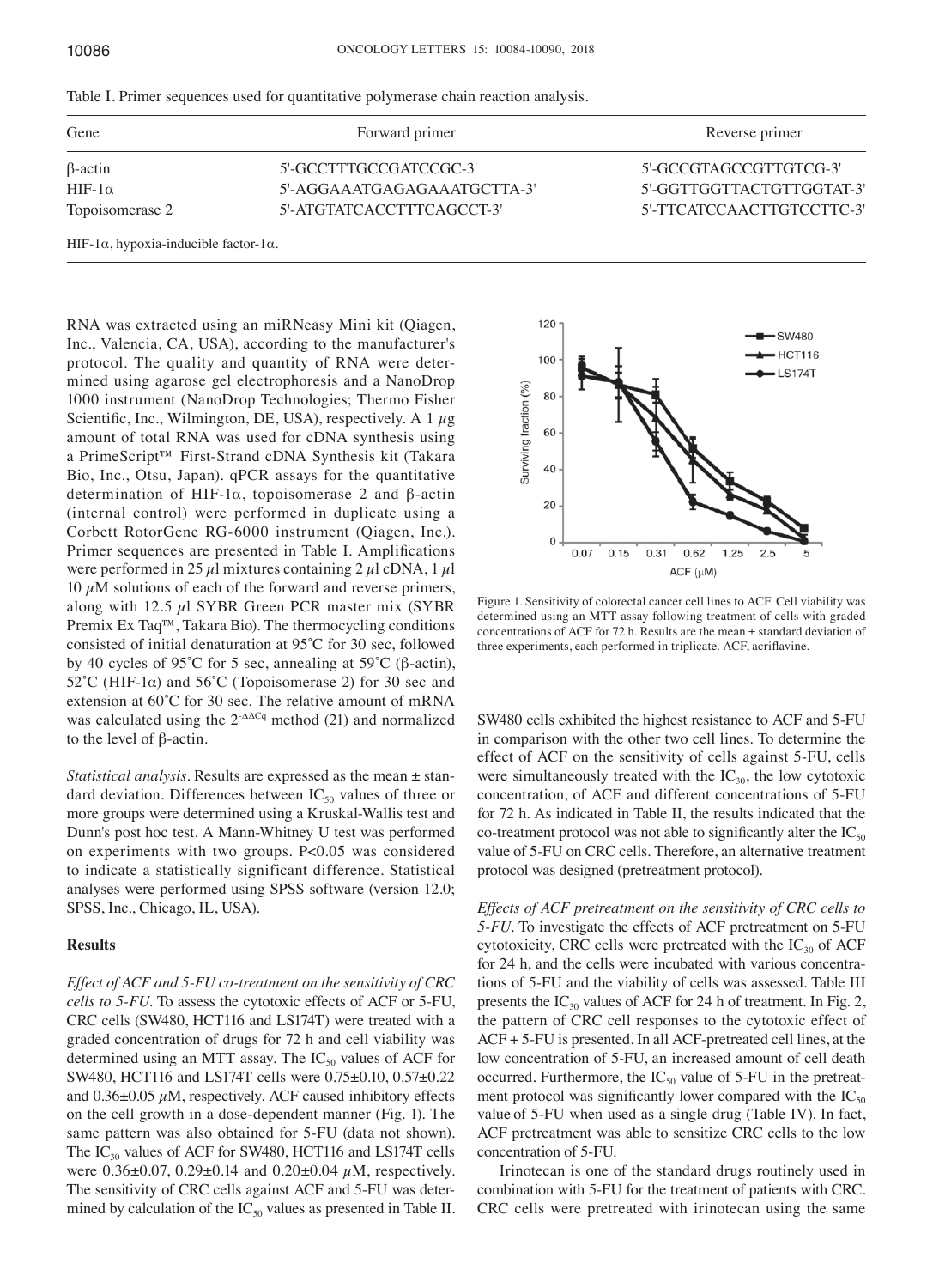Table II. Sensitivity of CRC cell lines to 5-FU when used as single agents or in combination  $(5$ -FU + ACF).

|               | IC <sub>50</sub> value, $\mu$ M |                  |         |  |
|---------------|---------------------------------|------------------|---------|--|
| CRC cell line | $5-FU$                          | $5-FU+ACF$       | P-value |  |
| SW480         | $41.85 \pm 16.44$               | $64.66 \pm 8.22$ | 0.275   |  |
| <b>HCT116</b> | $7.36 + 4.14$                   | $11.59 + 1.80$   | 0.465   |  |
| LS174T        | $2.35 \pm 1.10$                 | $3.07 + 2.27$    | 0.564   |  |

Results are  $IC_{50}$  values obtained when cells were treated for 72 h with different concentrations of 5-FU, and when cells were co-treated with the 30% maximal inhibitory concentration of ACF and different concentrations of 5-FU for 72 h. P-values were derived when 5-FU and 5‑FU + ACF results for each cell line were statistically compared using a Mann-Whitney U test. Results are the mean  $\pm$  standard deviation obtained from three independent assays, each performed in duplicate. CRC, colorectal cancer; 5‑FU, 5‑fluorouracil; ACF, acriflavine;  $IC_{50}$ , half-maximal inhibitory concentration.

Table III.  $IC_{30}$  values of ACF and irinotecan for CRC cell lines.

| CRC cell line | $IC_{30}$ value, $\mu$ M |                   |  |  |
|---------------|--------------------------|-------------------|--|--|
|               | ACF                      | <b>Irinotecan</b> |  |  |
| SW480         | $4.85 \pm 1.03$          | $56.97 + 4.52$    |  |  |
| <b>HCT116</b> | $4.41 \pm 0.57$          | $80.01 \pm 1.91$  |  |  |
| <b>LS174T</b> | $3.10\pm0.24$            | $33.12 \pm 3.06$  |  |  |

Results are  $IC_{30}$  values obtained when cells were treated for 24 h with different concentrations of ACF or irinotecan. Results are the mean ± standard deviation obtained from three independent assays, each performed in duplicate. The calculated  $IC_{30}$  values were used for the pretreatment protocol. CRC, colorectal cancer;  $IC_{30}$ , 30% maximal inhibitory concentration; ACF, acriflavine.

protocol as for ACF, and the  $IC_{50}$  value of 5-FU was determined and compared with the  $IC_{50}$  value of 5-FU when used as a single agent or when pretreated with ACF. Irinotecan has an inhibitory effect on cell viability in a dose-dependent manner (data not shown). The  $IC_{30}$  values of irinotecan for 24 h of treatment are presented in Table III. Pretreatment with  $IC_{30}$  of irinotecan significantly increased the antitumor activity of 5‑FU in CRC cells (Table IV). In comparison with irinotecan, ACF was identified to be a more potent agent for enhancing the antitumor activity of 5‑FU (Table IV). CRC cells that were pretreated with ACF were significantly more sensitive to 5‑FU compared with the cells pretreated with irinotecan (Table IV).

It is worthy of mention that the pretreatment protocol is independent of the co-treatment protocol and the two protocols were not compared.

*Effects of ACF treatment on mRNA expression levels of HIF‑1α and topoisomerase 2 in CRC cells.* To assess the possible cytotoxic mechanism of ACF action, cells were treated with the  $IC_{30}$  of ACF for 24 h. qPCR was subsequently used



Figure 2. Comparison of the ability of 5-FU, 5-FU + ACF and 5-FU + irinotecan to inhibit the viability of (A) SW480, (B) HCT116 and (C) LS174T cell lines. Cells were treated with different concentrations of 5-FU as a single agent for 48 h, or pretreated with the 30% maximal inhibitory concentration of ACF or irinotecan for 24 h and then exposed to different concentration of 5-FU for 48 h. Cell viability was determined using an MTT assay. Results are the mean ± standard deviation of three experiments, each performed in triplicate. 5‑FU, 5‑fluorouracil; ACF, acriflavine.

to determine mRNA levels of HIF-1 $\alpha$  and topoisomerase 2. The results identified that ACF did not significantly alter the mRNA levels of either HIF-1 $\alpha$  or topoisomerase 2 (Fig. 3).

# **Discussion**

Conventional chemotherapy regimens have exhibited limited curative effects in CRC and a significant proportion of patients with advanced CRC exhibit resistance to chemotherapy (22,23).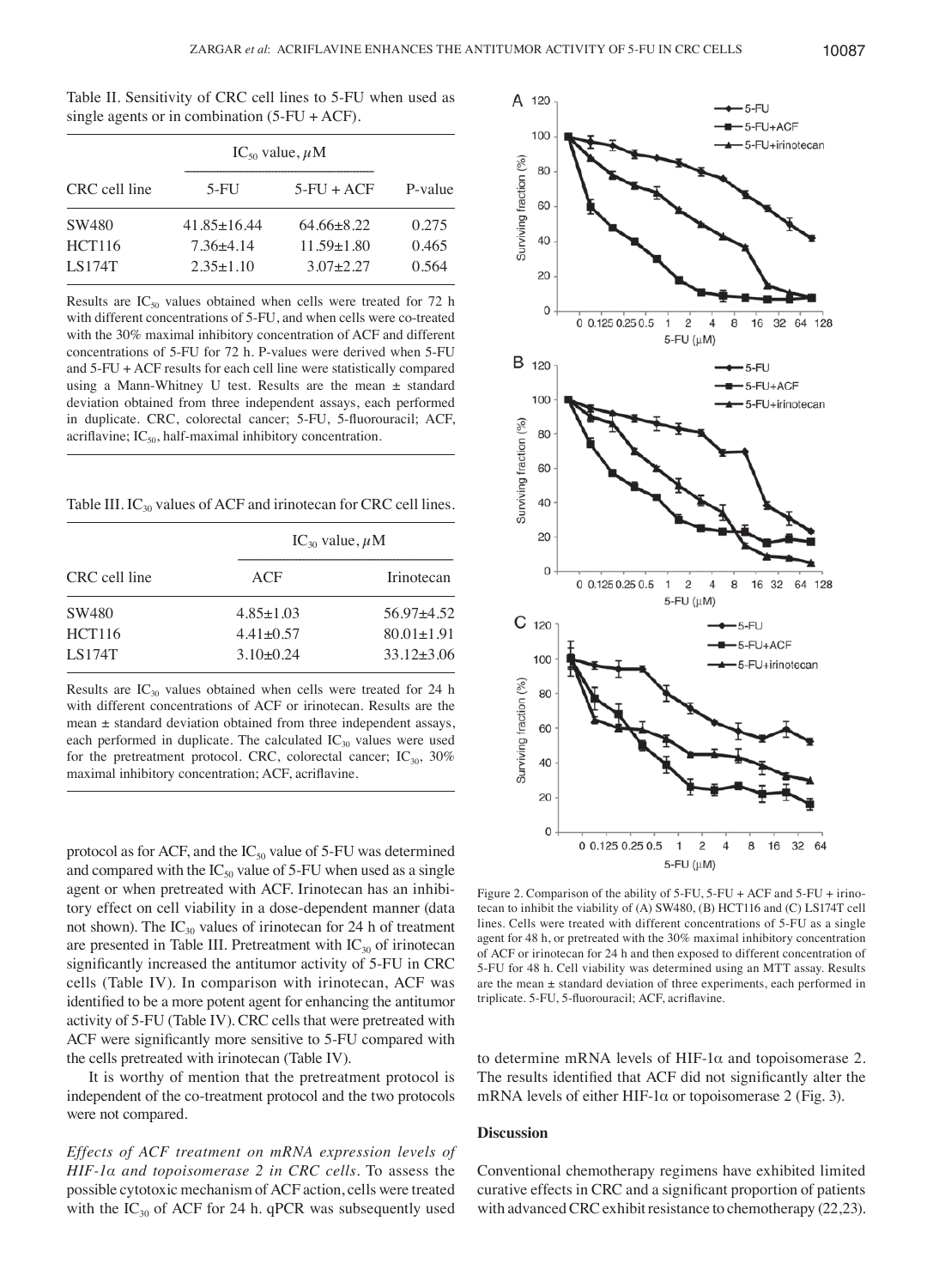| CRC cell line | IC <sub>50</sub> value, $\mu$ M |                 |                            |            |             |            |
|---------------|---------------------------------|-----------------|----------------------------|------------|-------------|------------|
|               | $5-FU$                          | $5-FU+ACF$      | $5-FU + i\text{rinotecan}$ | $P-valuea$ | $P-value^b$ | $P-valuec$ |
| SW480         | $107.93 \pm 5.13$               | $0.22 \pm 0.03$ | $9.96 \pm 0.55$            | 0.001      | 0.004       | 0.003      |
| <b>HCT116</b> | $35.44 \pm 1.04$                | $0.28 \pm 0.06$ | $2.20 \pm 0.38$            | 0.007      | 0.009       | 0.006      |
| <b>LS174T</b> | $53.35 \pm 10.73$               | $0.32 \pm 0.04$ | $1.16 \pm 0.17$            | 0.006      | 0.009       | 0.008      |

Table IV. Sensitivity of colorectal cancer cell lines to 5–FU when used as a single agent or when pretreated with ACF (5–FU + ACF) and/or irinotecan (5-FU + irinotecan).

Results are IC<sub>50</sub> values obtained when cells were in culture for 24 h and then treated for 48 h with different concentrations of 5-FU alone, or when cells were pretreated with the 30% maximal inhibitory concentration of ACF and/or irinotecan for 24 h and different concentrations of 5–FU for 48 h. P-values were derived when 5–FU results for each cell line were statistically compared using Kruskal-Wallis test and Dunn's post hoc test. Results are the mean ± standard deviation obtained from three independent assays, each performed in triplicate. <sup>a</sup>P-value for 5-FU vs. 5-FU + ACF. <sup>b</sup>P-value for 5-FU vs. 5-FU + irinotecan. °P-value for 5-FU+ACF vs. 5-FU+irinotecan. CRC, colorectal cancer; 5-FU, 5-fluorouracil; ACF, acriflavine;  $IC_{50}$ , half-maximal inhibitory concentration.



Figure 3. Effects of ACF on mRNA expression levels of HIF-1 $\alpha$  and topoisomerase 2 in colorectal cancer cell lines. Cells were treated with the 30% maximal inhibitory concentration of ACF for 24 h and then total RNA was extracted and used for reverse transcription-quantitative polymerase chain reaction assay. Results are the mean  $\pm$  standard deviation of three experiments, each performed in triplicate. ACF, acriflavine; Topo, topoisomerase.

5‑FU is a first‑line treatment in patients with advanced CRC. However, only a small proportion of patients respond to 5-FU when used as a single agent. Administration of other chemotherapy drugs in combination with 5-FU is reported to improve the response rate of patients (9,11).

In the present study, the effect of ACF on the anticancer activity of 5-FU in CRC cells was investigated. The results indicated that ACF inhibits the growth of three CRC cell lines (SW480, LS174T and HCT116) in a dose-dependent manner. Treatment of cells with different concentrations of ACF for 24 or 72 h indicated that SW480 cells have the most and LS174T cells have the least sensitivity to ACF. Anticancer effects of ACF on different cancer cell lines and in mouse models of cancer have been demonstrated previously (14-16). Hassan *et al* (19) demonstrated that ACF has a cytotoxic effect in monolayer and multicellular spheroid culture of CRC cells, and their results demonstrated that ACF has a good cellular penetration and cytotoxic activity against hypoxic CRC cells.

For advanced CRC, different combinations of drugs were used as chemotherapy regimens in which 5-FU was considered as the main drug. Because of the powerful selection that results in the eventual emergence of cellular resistance to chemotherapy drugs, the combinatory use of different agents is critical for the successful treatment of CRC. However, in the majority of previous studies, the anticancer activity of ACF against CRC was investigated as a single agent. In the present study, the effects of ACF on the sensitivity of CRC cells to 5-FU were investigated using two separate protocols. In the first protocol, CRC cells were co-treated with a low concentration  $(IC_{30})$  of ACF and different concentrations of 5-FU for 72 h. The results revealed that ACF co-treatment was not able to improve the sensitivity of cells to 5-FU. In the second protocol, CRC cells were pretreated with the  $IC_{30}$  of ACF for 24 h, then the drug was omitted and various concentrations of 5‑FU were added. Pretreatment with ACF significantly increased the antiproliferative effect of 5-FU in comparison with 5-FU alone. The  $IC_{50}$  value of SW480, the most resistant cell, for 5-FU was decreased from 107 to 0.22  $\mu$ M following pretreatment with ACF. Additionally, ACF‑pretreated CRC cells were significantly more sensitive to 5‑FU than the cells pretreated with irinotecan, a standard chemotherapy drug that is routinely used along with 5-FU. These results imply that ACF is a more suitable agent compared with irinotecan for enhancing the efficacy of 5-FU-based chemotherapy. Weijer *et al* (24) demonstrated that pretreatment with ACF for 24 h improves the response of human perihilar cholangiocarcinomas cells to photodynamic therapy and decreases tumor cell survival. In addition, pretreatment of the HCT116 cell line with ACF has been demonstrated to potentiate radiation‑induced cell death (25).

It has been identified that the loss of p53 function is associated with tumor resistance to 5-FU (26-28). The responses of cells and patients to 5-FU chemotherapy are dependent on p53 status, with cells and patients with a mutated form of p53 having a higher resistance to 5-FU chemotherapy (29,30). Disrupting both alleles of TP53 in a colon cancer cell line made the cells highly resistant to apoptosis induced by 5-FU (26).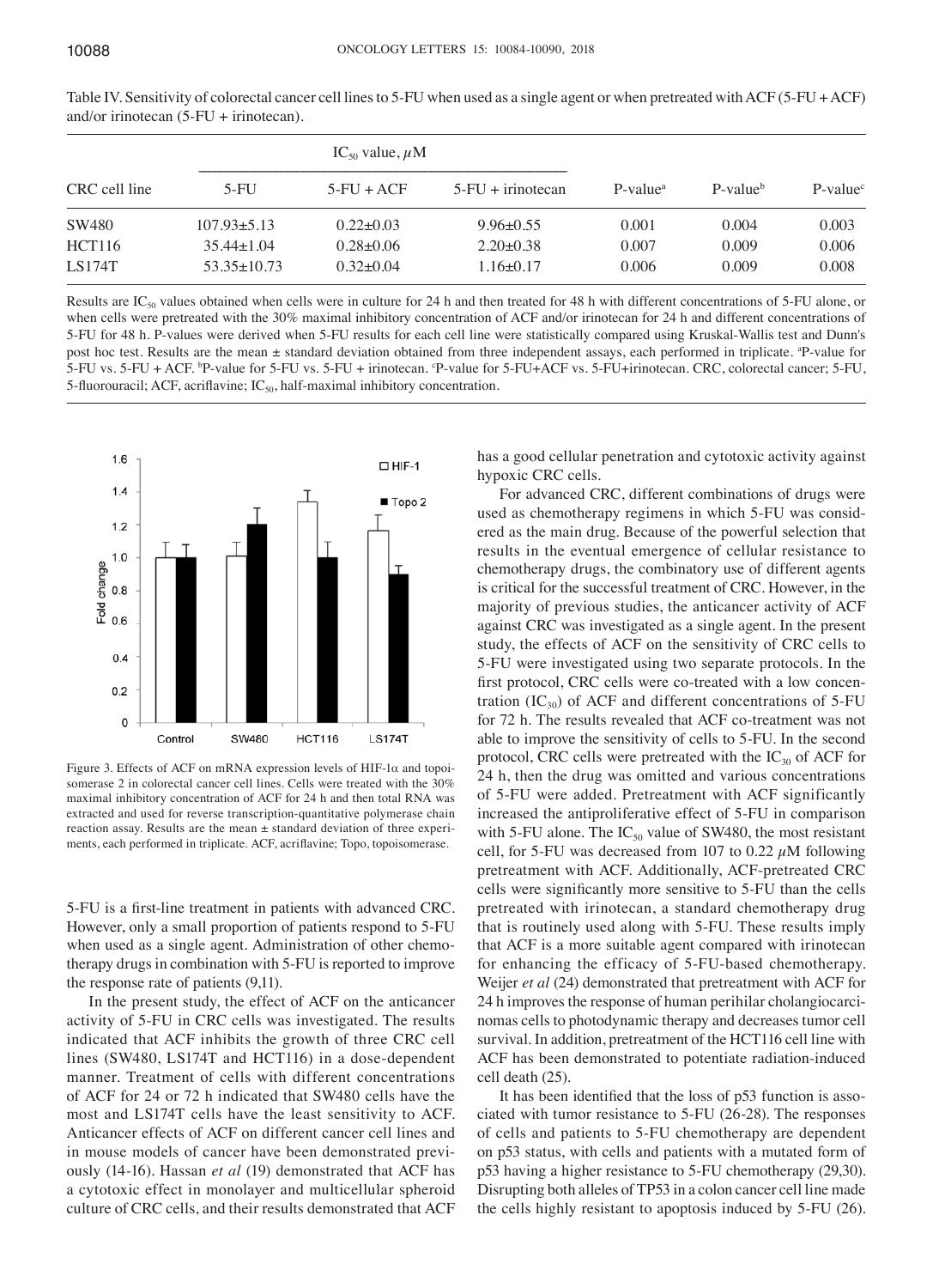Seth *et al* (31) demonstrated that restoration of wild-type p53 may overcome the drug resistance of human cancer associated with p53 dysfunction. In the present study, SW480 cells were used that express a mutated form of p53 (32) and two other cell lines, HCT116 and LS174T, with wild-type p53 (33). In the present study, SW480 cells exhibited an increased  $IC_{50}$ value and were more resistant to the cytotoxic effect of 5-FU compared with the other two cell lines. However, pretreatment of cells with ACF markedly sensitized all three cell lines to the anticancer effects of 5-FU, regardless of the p53 status of cells. Therefore, the combination of 5‑FU and ACF, the naturally occurring product with low side effects, may be a promising strategy to increase 5-FU-mediated cytotoxicity even in patients with p53-mutated CRC.

It appears that the underlying molecular mechanism of the antitumor property of ACF varies depending on the type and origin of cancer. ACF may intercalate DNA and RNA, and inhibit nucleolar RNA synthesis and topoisomerase 2 activity (13). It has been identified that certain anticancer activities of ACF are associated with disruption of the cell-surface membrane that leads to protein kinase C inhibition (34). ACF may sensitize cells to chemotherapeutic agents through the suppression of the expression of xenobiotic-metabolizing genes (35). Furthermore, in previous studies, the effect of ACF on cell cycle (24), caspase activity (14,24,25) and expression of angiogenic genes (16) were investigated. In hepatocellular carcinoma cells, ACF induced apoptosis through the suppression of B‑cell lymphoma 2 expression (14). ACF was also identified to bind HIF-1 $\alpha$  and inhibit its transcriptional activity, which was associated with an inhibitory effect on tumor growth and vascularization in prostate cancer xenografts (36). In the present study, other effects of ACF that, to the best of our knowledge, have not been determined previously and were more associated with CRC were investigated.

As aforementioned, certain anticancer effects of ACF were associated with the inhibition of HIF-1 $\alpha$  and topoisomerase 2 activity. Overexpression of HIF-1 $\alpha$  has been identified to be involved in the pathogenesis of CRC (37,38). In previous studies of CRC, the effects of ACF on the expression of genes for HIF-1 $\alpha$ and topoisomerase 2 by cells were not assessed. In the present study, the effects of ACF on the cellular expression of genes encoding HIF-1 $\alpha$  and topoisomerase 2 were investigated using RT‑qPCR. The results identified that pretreatment of cells with ACF was not able to significantly alter the expression of HIF-1 $\alpha$ and topoisomerase 2. Therefore, it appears that the cytotoxic effect of ACF is not exerted through suppression of transcription of HIF-1 $\alpha$  and topoisomerase 2 genes in CRC cells.

In the present study, the co-treatment protocol was not able to enhance the cytotoxicity of 5‑FU, but pretreatment with ACF was able to significantly increase 5‑FU cytotoxicity. The reasons for this are unclear. It appears that pretreatment with ACF predisposes CRC cells to the cytotoxic effect of the main drug, i.e. 5-FU, through the inhibition of  $HIF-1\alpha$  and topoisomerase 2 activity as suggested previously (17,19). However, the exact molecular mechanism of ACF cytotoxicity against CRC cells remains to be elucidated (19). Additionally, it has been identified that 5-FU exerts its anticancer property primarily through the inhibition of thymidylate synthase (7). Therefore, investigating the effect of ACF on thymidylate synthase, which is a target of 5‑FU, is a focus of future research. A limitation of the present study is that the cytotoxic effect of ACF and 5‑FU on normal colon epithelial cell as a control was not determined.

Taken together, the results of the present study reveal for the first time that the pretreatment with a low concentration of a naturally occurring product, ACF, markedly increases the cytotoxic effects of 5-FU in CRC cells. This effect is independent of the p53 status of cells and is not exerted through the suppression of the expression of mRNAs for HIF-1 $\alpha$  and topoisomerase 2 in CRC cells. The combination of ACF and 5-FU may be considered as a potential new chemotherapy regimen to overcome 5-FU resistance and improve the survival of patients with advanced CRC. However, for optimizing the ACF dose for the treatment of human CRC, other *in vivo* studies are required.

#### **Acknowledgements**

This study was a part of the dissertation of Parisa Zargar (The effect of acriflavine on HIF-1α expression and 5-fluorouracil chemosensitivity in colorectal cancer cells), submitted to Hormozgan University of Medical Sciences in partial fulfillment of the requirements for the MSc in Physiology.

#### **Funding**

The present study was supported by the Deputy of Research, Hormozgan University of Medical Sciences, Bandar Abbas, Iran (grant number 91-F-4).

#### **Availability of data and materials**

The datasets used and/or analyzed during the current study are available from the corresponding author on reasonable request.

# **Author's contributions**

PZ performed experiments and collected data. EG analyzed and interpreted data. AR analyzed data and performed experiments. FJM analyzed and interpreted data, prepared figures and wrote the introduction section. EE developed the concept and designed the study, and wrote the manuscript. All authors read and approved the final article.

#### **Ethics approval and consent to participate**

Not applicable.

# **Consent for publication**

Not applicable.

#### **Competing interests**

The authors declare that they have no competing interests.

#### **References**

1. Ferlay J, Soerjomataram I, Dikshit R, Eser S, Mathers C, Rebelo M, Parkin DM, Forman D and Bray F: Cancer incidence and mortality worldwide: Sources, methods and major patterns in GLOBOCAN 2012. Int J Cancer 136: E359‑E386, 2015.